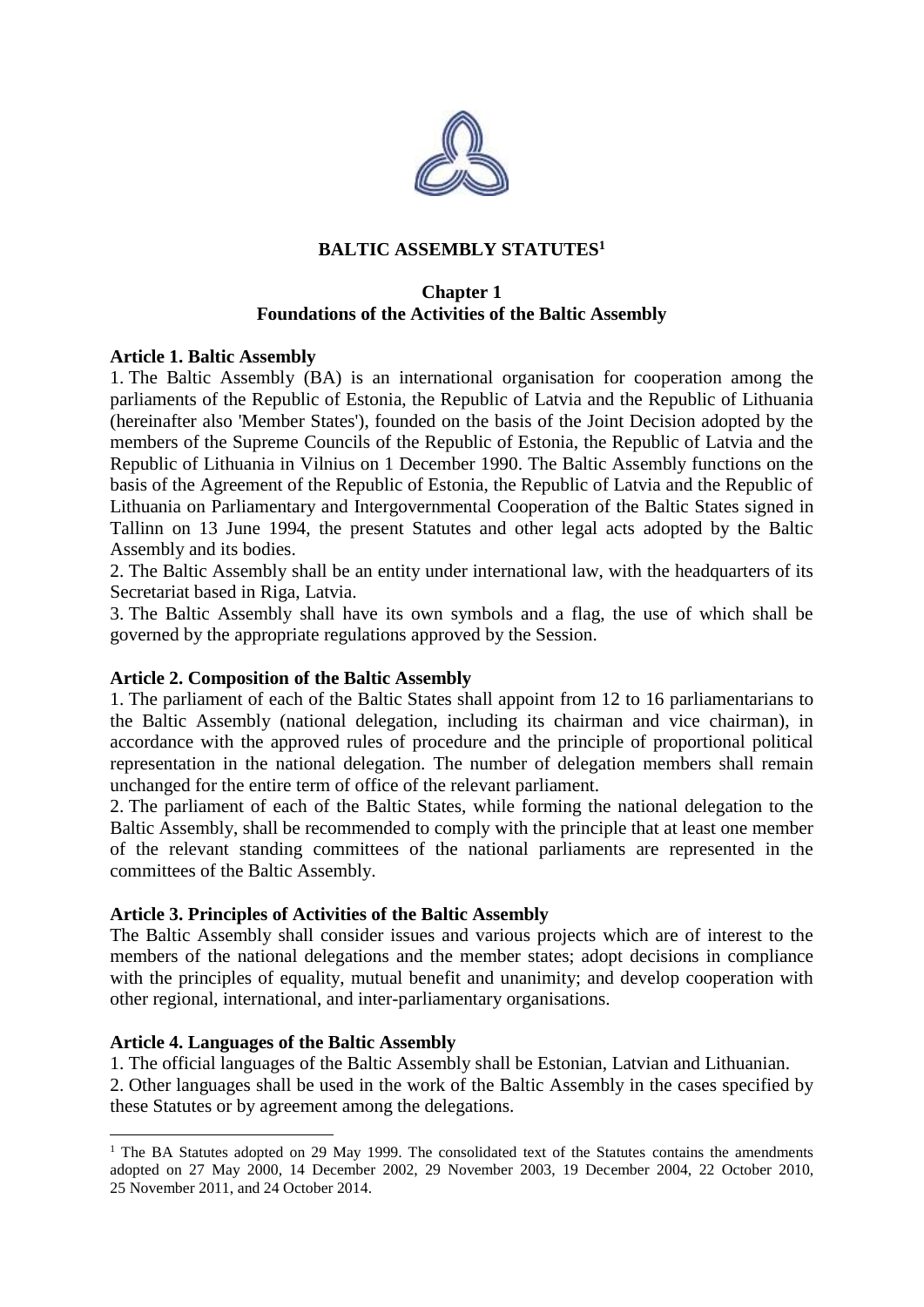3. Official language of the written materials and official correspondence is English. Translation from English to national or any other languages has to be ensured by the national delegations and is not covered from the BA Budget.

# **Chapter 2 Bodies of the Baltic Assembly**

# **Section 1 Session of the Baltic Assembly**

## **Article 5. The Session of the Baltic Assembly**

1. The highest body of the Baltic Assembly is its Session.

2. Sessions shall be regular and extraordinary.

3. Within the framework of the Session, an official meeting of the Presidents of the parliaments of the Member States shall be held.

## **Article 6. Competence of the Session of the Baltic Assembly**

1. The Session of the Baltic Assembly shall be competent to adopt decisions on all issues pertaining to BA activities.

2. The following shall be within the exclusive competence of the Session of the Baltic Assembly:

- 1) adoption and amendment of the Statutes;
- 2) approval of the BA symbols and adoption and amendment of the regulations on their use;
- 3) fixing the venue and time of a regular Session;
- 4) approval and amendment of the agenda of the Session;
- 5) formation of standing and *ad hoc* committees and appointment of their chairmen and vice chairmen;
- 6) approval of the Secretary General of the Baltic Assembly;
- 7) adoption and amendment of the Regulations on the Secretariat;
- 8) hearing of the BA Presidium's report on the work accomplished in the period between sessions;
- 9) approval of the BA budget and the report on its implementation;
- 10) adoption of declarations, recommendations, resolutions, decisions and statements; and
- 11) adoption of recommendations on making changes in the composition of the Presidium.

### **Article 7. Quorum of the Session of the Baltic Assembly**

1. A regular or an extraordinary Session of the Baltic Assembly shall have the power to act if more than half of the members of each national delegation are present.

2. The registration of the members of the delegations shall be conducted before the opening of the Session and upon the request of the national delegations.

### **Article 8. Regular Sessions**

1. A regular Session of the Baltic Assembly shall be held once a year in the presiding country. 2. The exact date of the next regular Session shall be fixed by a decision of the previous regular Session. When determining the date for the Session, the dates of national parliamentary elections shall be taken into account.

3. The term of presidency of the Baltic Assembly shall be one calendar year and the presidency shall be held alternately by Estonia, Latvia and Lithuania. Not later than two months before the beginning of the Session, the presiding state shall set the exact venue of the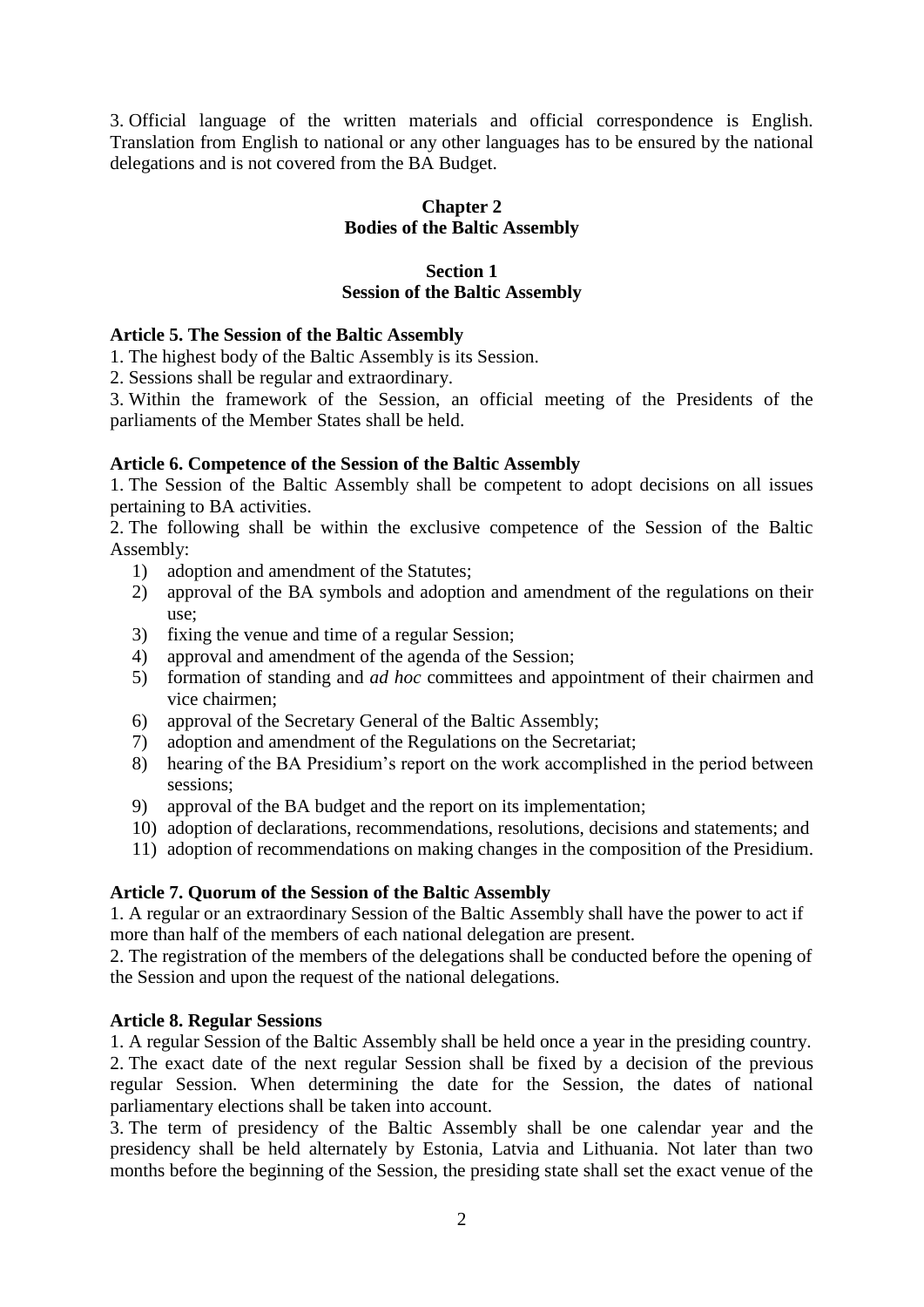Session, and the secretary of its delegation shall notify the Baltic Assembly Secretariat and the secretaries of other national delegations thereof.

4. When necessary, the Baltic Assembly Session may change the host country, venue and time of the Session; however, when the decision on holding the next Session is made, the principle of rotation should be applied equally to all BA member states.

# **Article 9. Extraordinary Sessions**

1. A proposal to convene an extraordinary Session may be submitted by each national delegation individually or jointly with other delegations.

2. The proposal to convene an extraordinary Session must be well founded, indicating the issues subject to consideration.

3. The decision to convene an extraordinary Session shall be made during a regular Session; in the period between sessions the decision shall be made by the Presidium on the principle of consensus.

4. The Session or the Presidium shall define the agenda, venue and time of an extraordinary Session.

## **Article 10. Agenda of the Session**

1. The Presidium shall submit a draft agenda of the Session to the delegations not later than two months before the beginning of a regular Session or two weeks before the convocation of an extraordinary Session. Draft documents shall be attached to the agenda.

2. The time allotted for speeches and answers to questions shall be set while considering the agenda of the Session.

3. After opening the Session, the presiding officer shall put the agenda to a vote.

4. The Session, on the basis of consensus, may amend the agenda at any time.

### **Article 11. Conduct of the Session**

1. The work of the Session shall be directed by the President of the Baltic Assembly or by one of the Vice Presidents.

2. The presiding officer of the Session shall ensure its smooth functioning.

### **Article 12. Openness of the Work**

1. The work of the Baltic Assembly shall be open to the public.

2. The Baltic Assembly may declare the Session or a part thereof closed by a joint decision of the national delegations.

### **Article 13. Recording and Taking Minutes on the Session**

1. The work of the Baltic Assembly Session shall be tape-recorded, and the minutes of it shall be taken.

2. The minutes shall include the following: venue and time of the Session, names of the presiding officers and participants, agenda, speakers and the essence of their speeches, full texts of the decisions adopted, and the results of voting.

3. The minutes of the Session shall be signed by the President and Vice Presidents, and by the Secretary General of the Baltic Assembly.

4. The minutes of the Session shall be taken in English.

5. After the minutes of the Session have been signed within two months after the end of the Session, they shall be published and entered on the BA website on the Internet.

### **Article 14. Adoption of Decisions at the Session**

1. The Session of the Baltic Assembly shall adopt its decisions by voting.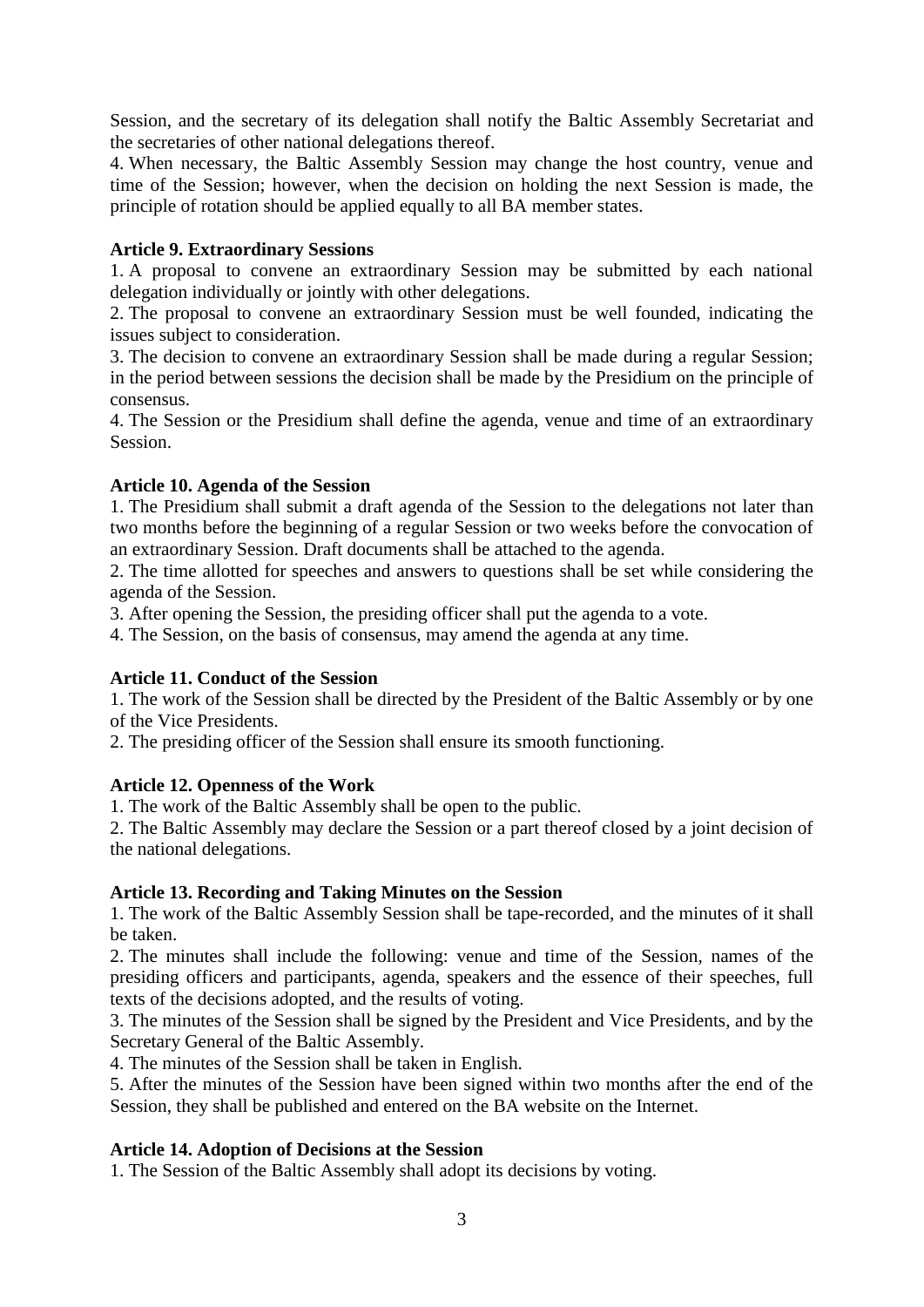2. Each national delegation shall have one vote. A decision shall be deemed adopted if all the national delegations have voted in favour of it.

### **Section 2 Presidium of the Baltic Assembly**

### **Article 15. Composition of the Presidium of the Baltic Assembly**

1. The Presidium shall be formed for organising the work of the Baltic Assembly.

2. The Presidium of the Baltic Assembly shall comprise the chairman of each national delegation and his/her deputy appointed by the parliament of the respective state.

#### **Article 16. President and Vice Presidents of the Baltic Assembly**

1. The work of the Presidium shall be directed by the President and two Vice Presidents of the Baltic Assembly.

2. At the end of each Session of the Baltic Assembly, the chairman of the national delegation of the next presiding state shall become the President of the Baltic Assembly for the next calendar year. The incumbent President shall perform his/her functions till 1 January.

3. The chairmen of the other two national delegations shall become Vice Presidents of the Baltic Assembly.

4. In the absence of the President of the Baltic Assembly, his/her duties shall be carried out by the Vice President from the next presiding country. When the latter is not available, the duties of the President of the Baltic Assembly shall be carried out by the other Vice President.

#### **Article 17. Tasks and Competence of the Presidium**

1. The Presidium shall direct the preparation of sessions; coordinate the work of the BA bodies during sessions and between them; supervise the implementation of the budget of the Baltic Assembly; represent the Baltic Assembly and maintain relations with international organisations, as well as with the parliaments and governments of Estonia, Latvia and Lithuania; and fulfil other tasks prescribed for the Presidium under the present Statutes and the documents adopted on the basis thereof.

2. It shall be within the competence of the Presidium:

- 1) to draw up the strategy and principal directions for the development of Baltic Assembly activities;
- 2) to coordinate the cooperation with the Prime Ministers who make up the Baltic Council of Ministers;
- 3) for solving conceptual issues, to convene the Consultative Council which shall comprise: the Presidium of the Baltic Assembly and the chairmen and vice chairmen of the committees of the Baltic Assembly;
- 4) to set tasks and priorities for the Baltic Assembly activities;
- 5) to maintain relations of the Baltic Assembly with other international organisations;
- 6) to register the members of the BA committees and commissions;
- 7) to register the BA party groups (factions) and their members;
- 8) to approve changes in the composition of the Presidium and committees in the period between sessions;
- 9) to hold a competition to select a candidate for the Secretary General of the Baltic Assembly and to present the selected candidate to the Session for approval;
- 10) to convoke an extraordinary Session of the Baltic Assembly;
- 11) to present a draft agenda of the Session;
- 12) to appoint responsible committees for considering the submitted documents;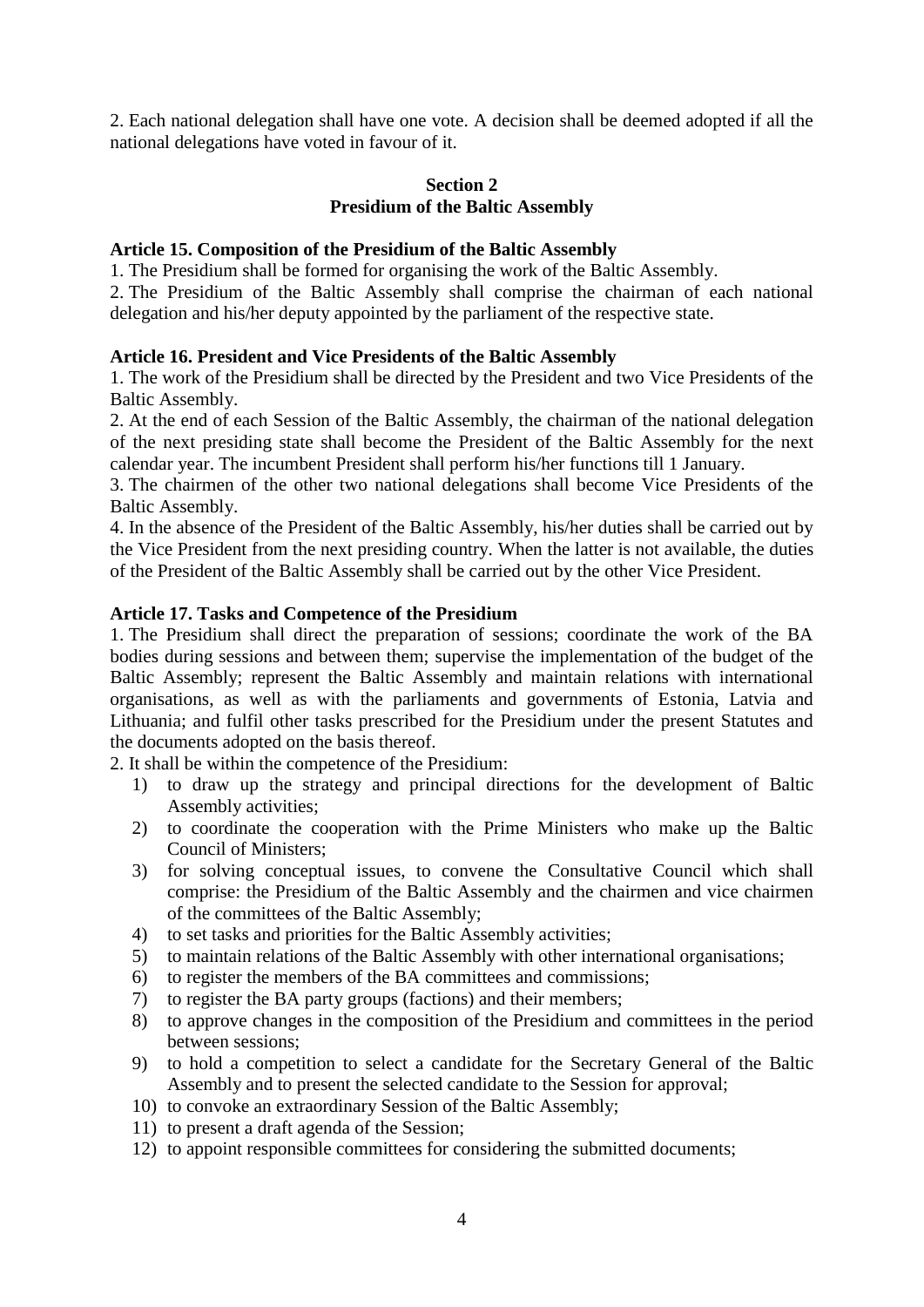- 13) to draw up a draft budget in conjunction with the BA Secretariat and to consider the draft report on the implementation of the budget to be presented at the Session by the Budget and Audit Committee;
- 14) to bring the documents adopted at sessions of the Baltic Assembly to the attention of the national parliaments;
- 15) to organise a meeting with the speakers of the national parliaments during the Session of the Baltic Assembly;
- 16) in the period between sessions, to make decisions on behalf of the Baltic Assembly regarding topical/conceptual issues if there is a consensus among the national delegations; and
- 17) resolve other issues which are within its competence.

3. The Presidium shall draw up a report on the work accomplished in the period between sessions and present it at the Baltic Assembly Session.

### **Article 18. Meetings of the Presidium**

1. Meetings of the Presidium shall be held at least four times a year.

2. A meeting of the Presidium shall be convened by the President of the Baltic Assembly, who fixes the venue and time of the meeting and submits a draft agenda of the meeting.

3. The Presidium may invite committee chairmen, members of the national delegations and representatives of the Baltic Council of Ministers to attend its meetings to evaluate the activities of the current year and to set priorities for the next year.

4. The BA Secretariat shall ensure that minutes of Presidium meetings are kept. The venue and time of a meeting, names of the participants, issues considered, main viewpoints expressed and decisions adopted shall be entered in the minutes. The minutes shall be signed by the presiding officer of the meeting and by the person who took the minutes.

5. Technical services for meetings of the Presidium shall be provided by the BA Secretariat.

6. Copies of Presidium meeting minutes in the English language shall be forwarded to the members of the national delegations not later than within two weeks after a Presidium meeting.

# **Article 19. Decisions of the Presidium**

1. The Presidium of the Baltic Assembly shall have the power to act if its meeting is attended by one member of the Presidium from each BA member state, including the President of the Baltic Assembly.

2. Decisions of the Presidium shall be adopted by consensus. In the event of failure to reach a consensus, the President of the Baltic Assembly may make a proposal to put the issue on the agenda of the Session. In this case, the Session shall adopt a decision by consensus of the national delegations.

## **Section 3 Committees of the Baltic Assembly**

### **Article 20. Committees of the Baltic Assembly**

1. BA committees shall be appointed for the preparation and consideration of issues which are of interest to the Baltic Assembly.

- 2. The standing committees of the Baltic Assembly shall be the following:
	- 1) Economics, Energy and Innovation Committee;
	- 2) Education, Science and Culture Committee;
	- 3) Natural Resources and Environment Committee;
	- 4) Legal Affairs and Security Committee;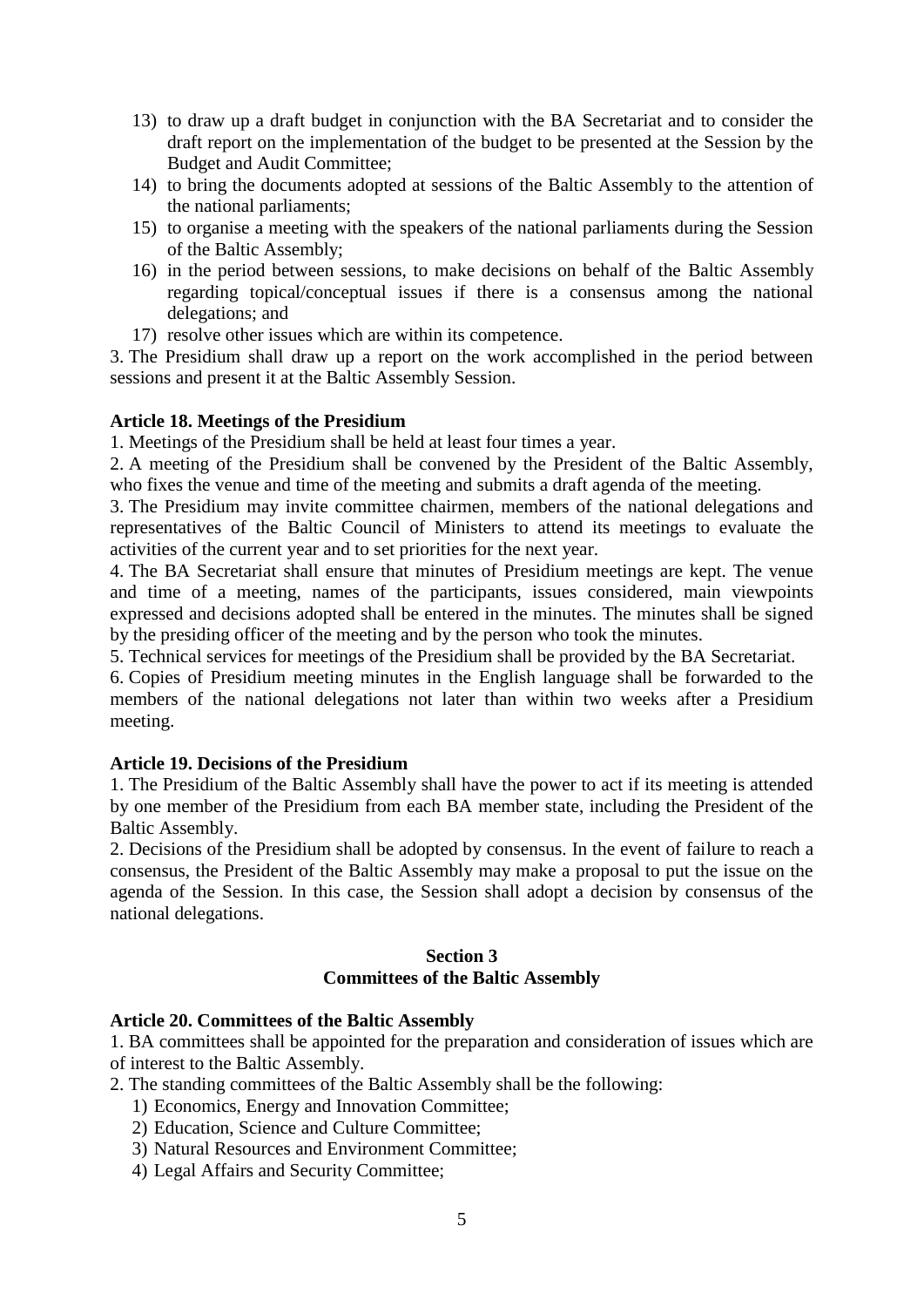5) Welfare Committee.

3. The work of a committee shall be directed by a representative of the committee of the presiding country.

4. For dealing with specific issues, the Session of the Baltic Assembly may set up *ad hoc*  committees, defining their composition, scope and term of authority, and the procedure for reporting on their activities.

# **Article 21. Tasks and Competence of Standing Committees**

1. The tasks of the standing committees shall be to consider the issues which fall within their sphere and are of interest to the members of the national delegations and the BA member states, to work out joint positions on such issues, and to consider and prepare for adoption at sessions the documents which have been referred to them by the Presidium.

2. The committees of the Baltic Assembly shall:

- 1) prepare the issues within their competence for consideration at sessions;
- 2) prepare drafts of the documents referred to them by the Presidium for consideration at sessions;
- 3) initiate drafts of documents;
- 4) oversee the implementation of the documents prepared by them and adopted by the BA;
- 5) bring the relevant documents adopted at BA sessions to the attention of the appropriate committees of the national parliaments;
- 6) resolve other issues which are within the competence of BA committees; and
- 7) present reports on their work to the Session of the Baltic Assembly.

## **Article 22. Appointment of Members of Committees**

1. Each member of the national delegation may be a member of one standing committee and, additionally, a member of the Budget and Audit Committee or of the Drafting Committee.

2. Each national delegation shall appoint its members to BA committees in compliance with the principle of equal representation of the national delegations in the committees and, as far as possible, by taking their interests into account.

3. When it is necessary to temporarily replace a committee member on a standing committee, a member of the national delegation, by the national delegation's decision, may be appointed to substitute for him/her. The substitute shall enjoy all the rights and responsibilities of a committee member.

### **Article 23. Budget and Audit Committee**

1. Each national delegation shall appoint to the Budget and Audit Committee two of its members who are neither the chairman nor vice chairman of the delegation.

2. The Session shall approve the composition of the Budget and Audit Committee and, when necessary, change its composition upon the recommendation of a national delegation.

3. The Budget and Audit Committee shall:

- 1) have the right to examine and check financial documents at any time;
- 2) to draft the procedure for the use of funds and other BA resources and present at the Session drafts of appropriate decisions;
- 3) consider the draft budget of the next year, which has been drawn up by the Presidium and the Secretariat, make amendments thereto and present it with the mediation of the Presidium for adoption at the Session; and
- 4) exercise control over BA expenses and at the Session make a report on the implementation of the Baltic Assembly budget for the preceding year and on the validity of the expenses.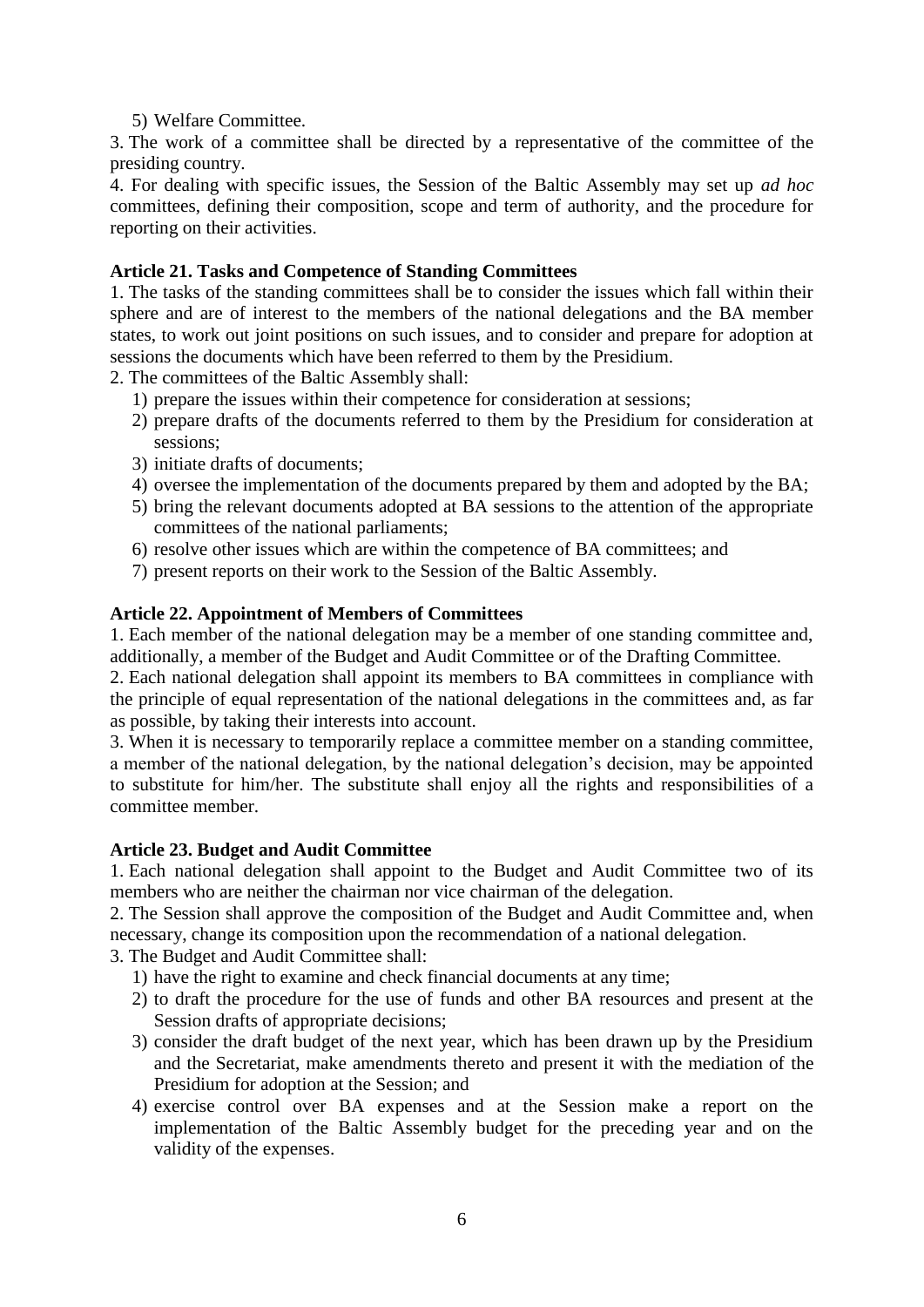# **Article 24. Chairman and Vice Chairmen of a Committee**

1. At the end of each Session, the national delegation of the next presiding state shall appoint chairmen of committees from among its members. The national delegations of the other two states shall appoint vice chairmen of committees. Chairmen and vice chairmen for the next calendar year shall be approved at the BA Session.

- 2. The committee chairman shall:
	- 1) coordinate and organise the activities of the committee and draw up a plan of its work;
	- 2) convene meetings of the committee and draft their agendas;
	- 3) decide whom to invite to the discussion of issues and draft documents;
	- 4) preside over a committee meeting;
	- 5) when necessary, participate in meetings of the Presidium as a representative of the committee; and
	- 6) sign the documents of the committee.

3. In the absence of the committee chairman, the vice chairman from the next presiding state shall act as chairman of the committee. In case of his/her absence, the other vice chairman shall act as chairman.

## **Article 25. Committee Meetings**

1. Meetings of a standing committee shall be held at least three times a year, and meetings of *ad hoc* committees as often as necessary.

2. Meetings of committees shall be convened by their chairmen, who shall make up the agenda and set the venue and time of the meetings. Committee meetings should be held in each BA member state insofar as possible.

3. The members of BA national delegations, representatives of the governments, experts may be invited to attend committee meetings; other persons may also be invited at the discretion of the committee chairmen. Committees may organise joint events, and chairmen of the relevant committees shall decide who will chair these events.

4. Minutes of committee meetings shall be taken by the Secretariat of the Baltic Assembly. The venue and time of a meeting, names of the participants, issues considered, main viewpoints expressed and decisions adopted shall be entered in the minutes. The minutes shall be signed by the presiding officer of the meeting and by the person who took the minutes.

5. Technical services for committee meetings shall be provided by the secretary of the national delegation of the state in which a committee meeting is being held.

6. Copies of committee meeting minutes in the English language shall be forwarded to the members of the committees not later than two weeks after the meeting.

### **Article 26. Decisions of the Committees**

1. A committee of the Baltic Assembly shall have the power to act if its meeting is attended by at least one member of the national delegation from each BA member state, including the chairman or vice chairman of the committee.

2. Decisions of a committee shall be adopted by consensus of the committee members who attend the meeting. In the event of failure to reach a consensus, the chairman of the committee may refer the issue to the Session for consideration.

# **Article 27. Drafting Committee**

1. Before a Session the Presidium, but at the beginning of the Session, the Baltic Assembly may appoint a Drafting Committee. Each national delegation shall appoint one member to the Drafting Committee. The work of a committee shall be directed by a representative of the presiding country.

2. Meetings of the Drafting Committee shall take place during the Baltic Assembly Session.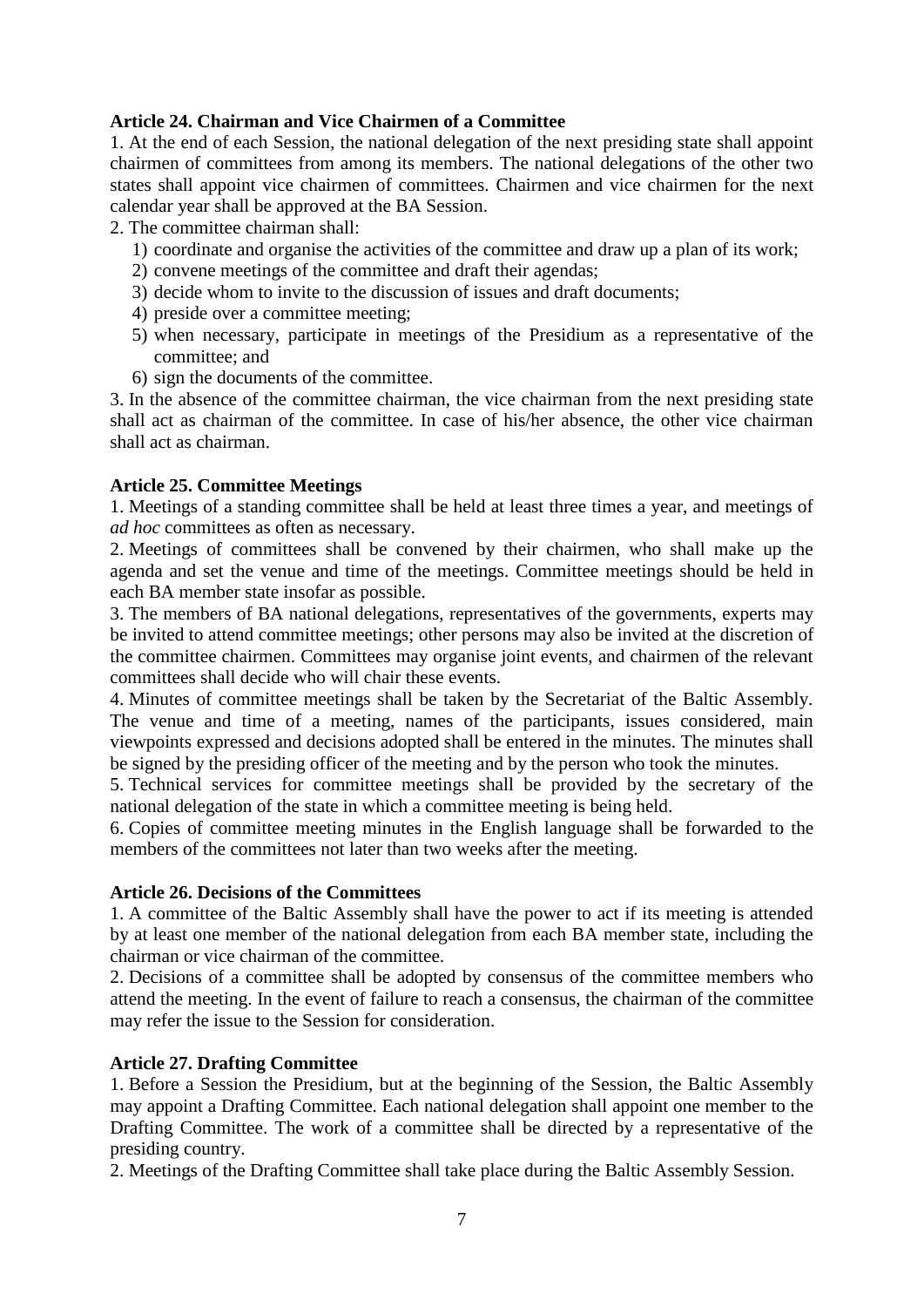- 3. The Drafting Committee shall:
	- 1) consider all draft documents to be presented at the Session and, in order to achieve uniformity in style and form, make necessary amendments to them, as well as coordinate these amendments with the committees that have prepared the relevant documents;
	- 2) provide its conclusions regarding all the documents subject to adoption at the Session; and
	- 3) approve the final versions of the draft documents and present them to the Session.

#### **Section 4 Party Groups (Factions) and Other Interest Groups**

#### **Article 28***.* **Party Groups (Factions) of the Baltic Assembly**

1. In order to express similar political interests and views and on the basis of an appropriate joint declaration, the members of the national delegations may form party groups (factions) consisting of at least five members from at least two national delegations.

2. A party group (faction) shall elect a chairman and a vice chairman and shall inform the Presidium of the Baltic Assembly about this.

3. An individual member of the national delegation may belong to only one party group (faction).

4. The party groups (factions) shall have the right to present draft documents to the Presidium or to the Session and may propose to put the documents to a vote.

5. The party groups (factions) shall function in accordance with the Regulations on Activities of the Party Groups (Factions) of the Baltic Assembly, which are an integral part of the Baltic Assembly Statutes.

### **Article 29. Other Interest Groups of the Baltic Assembly**

Other interest groups shall function in accordance with the regulations on activities of interest groups of the Baltic Assembly, which shall be an integral part of the Baltic Assembly Statutes

#### **Section 5 Secretariat of the Baltic Assembly**

#### **Article 30. General Provisions**

1. The Secretariat shall supervise regular activities of the Baltic Assembly and its bodies.

2. The Secretariat of the Baltic Assembly shall comprise the Secretary General of the Baltic Assembly and the secretaries of the national delegations of Estonia, Latvia and Lithuania (BA national secretaries). The BA Secretariat shall have its own staff.

3. Activities of the Secretariat of the Baltic Assembly shall be coordinated according to the present Statutes and other documents adopted on their basis.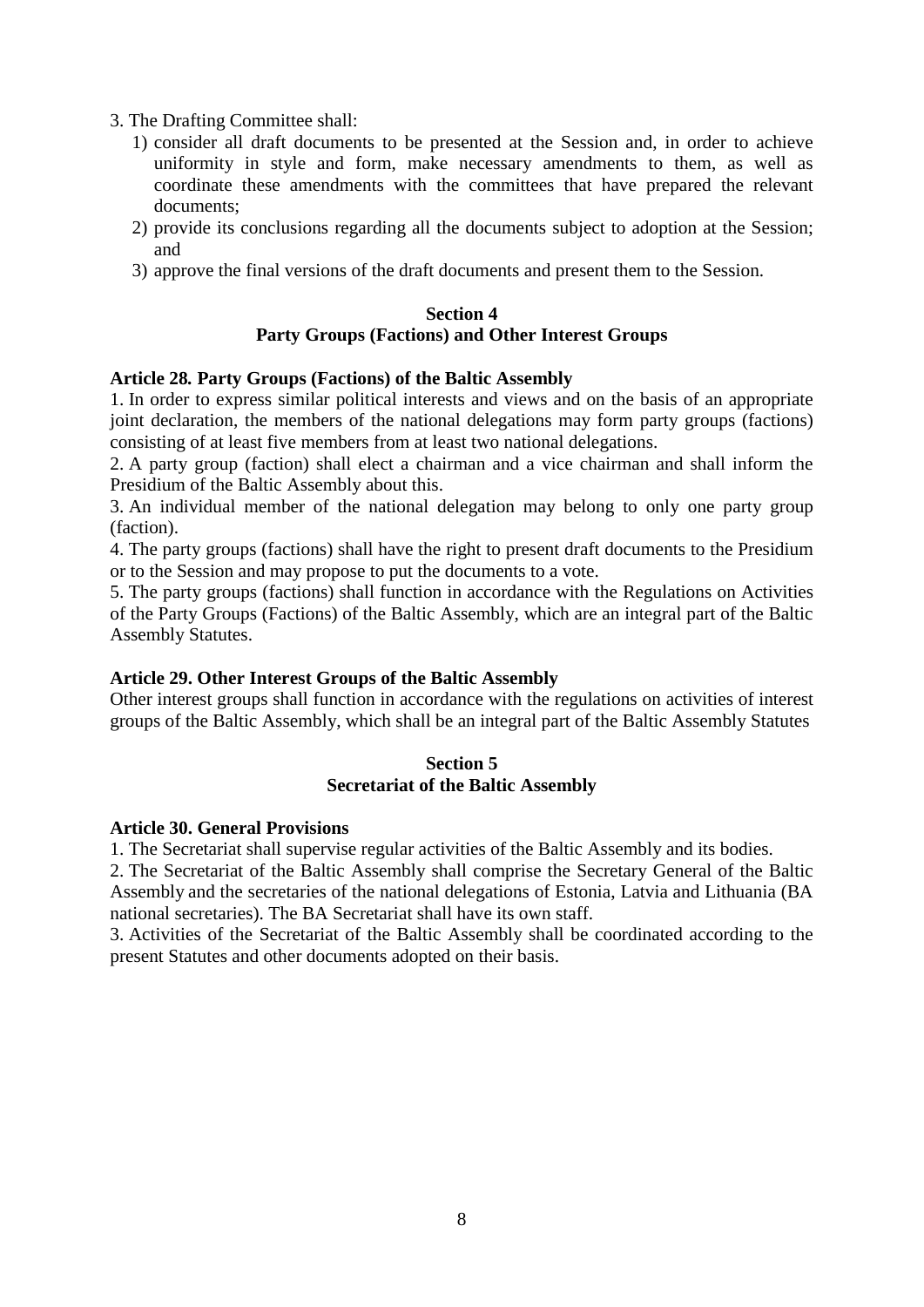# **Chapter 3 Procedure for Preparing the Documents of the Baltic Assembly**

## **Section 1 Submission of Draft Documents**

### **Article 31. Documents That Can Be Adopted by the Baltic Assembly**

The Baltic Assembly shall express its position in the form of a resolution, declaration, recommendation, appeal, decision, statement, proposal, opinion or memorandum.

#### **Article 32. Right to Initiate Documents**

1. The Presidium*,* a member of the national delegation, a committee, a party group (faction) or a national delegation of the Baltic Assembly shall have the right to initiate documents in any form.

2. Only the Presidium shall have the right to initiate documents pertaining to organisational aspects of the work of the Baltic Assembly and in cases specified by these Statutes.

#### **Article 33. Submission of Draft Documents**

1. A draft of a document of the Baltic Assembly shall be submitted to the Presidium.

2. A draft document to be considered at a regular Session must be submitted to the Presidium not later than two months before the beginning of the Session.

3. In exceptional cases, the national delegation shall have the right to present a draft document at the beginning of the Session.

4. Draft documents to be considered at an extraordinary Session may be submitted at the beginning of such a Session.

### **Article 34***.* **Requirements for Submitting a Document**

1. A draft document shall be submitted to the Presidium in English. The author (initiator) of the draft shall attach to it an explanatory note justifying the need to adopt the said document.

2. The draft document must bear the date and the full names and signatures of the submitters or their representatives.

### **Article 35. List of Draft Documents**

1. The secretary of the delegation of the state presiding at the Baltic Assembly shall make a list of the draft documents which have been submitted in due time for consideration at the Session and which meet the requirements laid down in the Statutes, and he/she shall send it to the Secretariat of the Baltic Assembly and the secretaries of the national delegations of other states, together with the draft documents.

2. The list of the documents to be considered at the Session may be supplemented or abridged, as necessary, on the basis of decisions of the bodies that are competent to prepare draft documents.

#### **Section 2 Procedure for Preparing Draft Documents**

#### **Article 36. Appointment of a Responsible Committee**

1. Immediately after receiving a draft document, the Presidium of the Baltic Assembly shall appoint a responsible committee to work on the draft document, taking into account the sphere of activity of each committee. The secretary of the delegation of the state presiding at the Baltic Assembly shall put the responsible committee on the list of draft documents and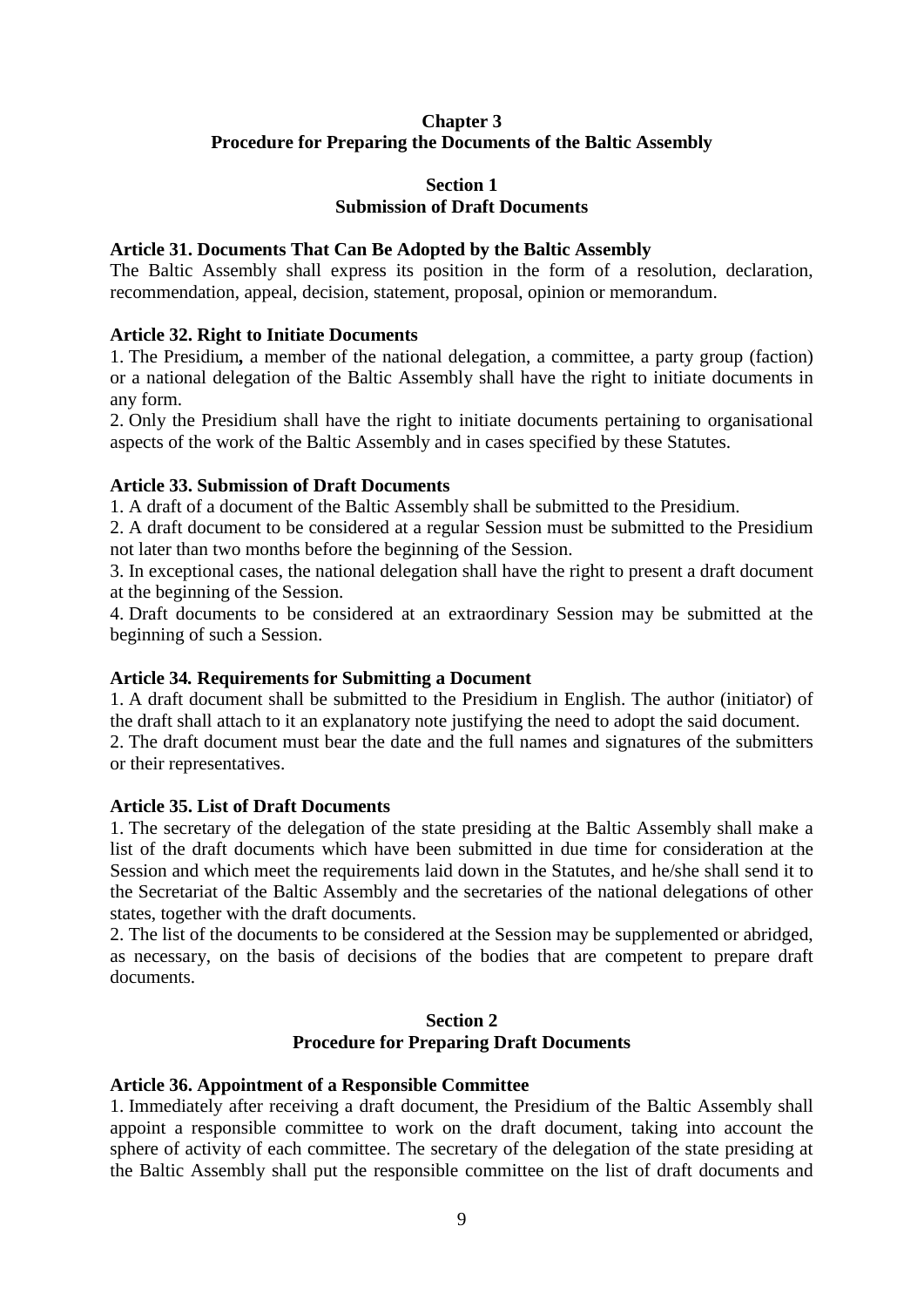shall arrange the translation of the draft and its forwarding to the members of the responsible committee through the secretaries of the national delegations.

2. For a draft document submitted by way of exception by a national delegation at the beginning of the Session, the Presidium shall immediately appoint a responsible committee and forward the draft document to the Drafting Committee.

3. If necessary and if the committees consent, the Presidium may assign the draft document to another responsible committee.

# **Article 37. Appointment of a Rapporteur and His/Her Tasks**

1. Upon receiving a draft, the chairman of the responsible committee shall appoint a person, a rapporteur, who is responsible for the preparation of the draft document.

2. The secretary of the delegation of the state presiding at the Baltic Assembly shall be informed about the rapporteur appointed by the committee and shall put his/her name on the list of the draft documents.

3. The rapporteur shall prepare the draft for a discussion on its substance by the committee and shall, on behalf of the committee, present the said draft at the Baltic Assembly Session.

# **Article 38. Work of a Responsible Committee on a Draft Document**

1. Not later than one month before the beginning of the Session, a responsible committee shall consider the submitted draft document at its meeting. The chairman of the committee shall invite the necessary experts and representatives of the Government for a discussion of the draft document.

2. The responsible committee shall make necessary amendments to the draft document and, not later than one month before the beginning of a regular Baltic Assembly Session, shall adopt a decision on presenting the document for consideration at the Session.

3. If the responsible committee decides to present a draft document for consideration at the Session, it shall forward the document, after amending it as necessary, to the Drafting Committee, together with its conclusion.

# **Article 39. Preparing a Draft Document**

1. At the Session of the Baltic Assembly, the author of a draft document or the rapporteur from the responsible committee shall make a report on the draft. After the presentation, they shall answer questions posed to them.

2. At the end of the question-and-answer period, the presiding officer shall set a deadline for submitting proposed amendments to the draft.

3. Party groups (factions), committees and members of the national delegations may propose amendments. Proposals for amendments must be submitted in writing to the responsible committee.

4. The responsible committee shall consider the proposals for amendments and shall adopt decisions concerning them. Then the text of the draft shall be submitted to the Drafting Committee, which shall consider it and, upon having coordinated it with the responsible committee, shall refer the final version of the draft to the Presidium. The Presidium and the BA Secretariat shall arrange to have the final text of the draft document translated.

5. The final version of the draft, together with the proposals for amendments, shall be again presented for consideration at the Session, where only the rapporteur shall make a report thereon.

6. After the report, the authors of rejected amendments may request a vote on them. After the voting on all amendments, the draft document shall be put to a final vote.

7. The responsible committee and the author of the draft have the right to request that consideration of a draft be suspended at any time. In case consideration of a draft is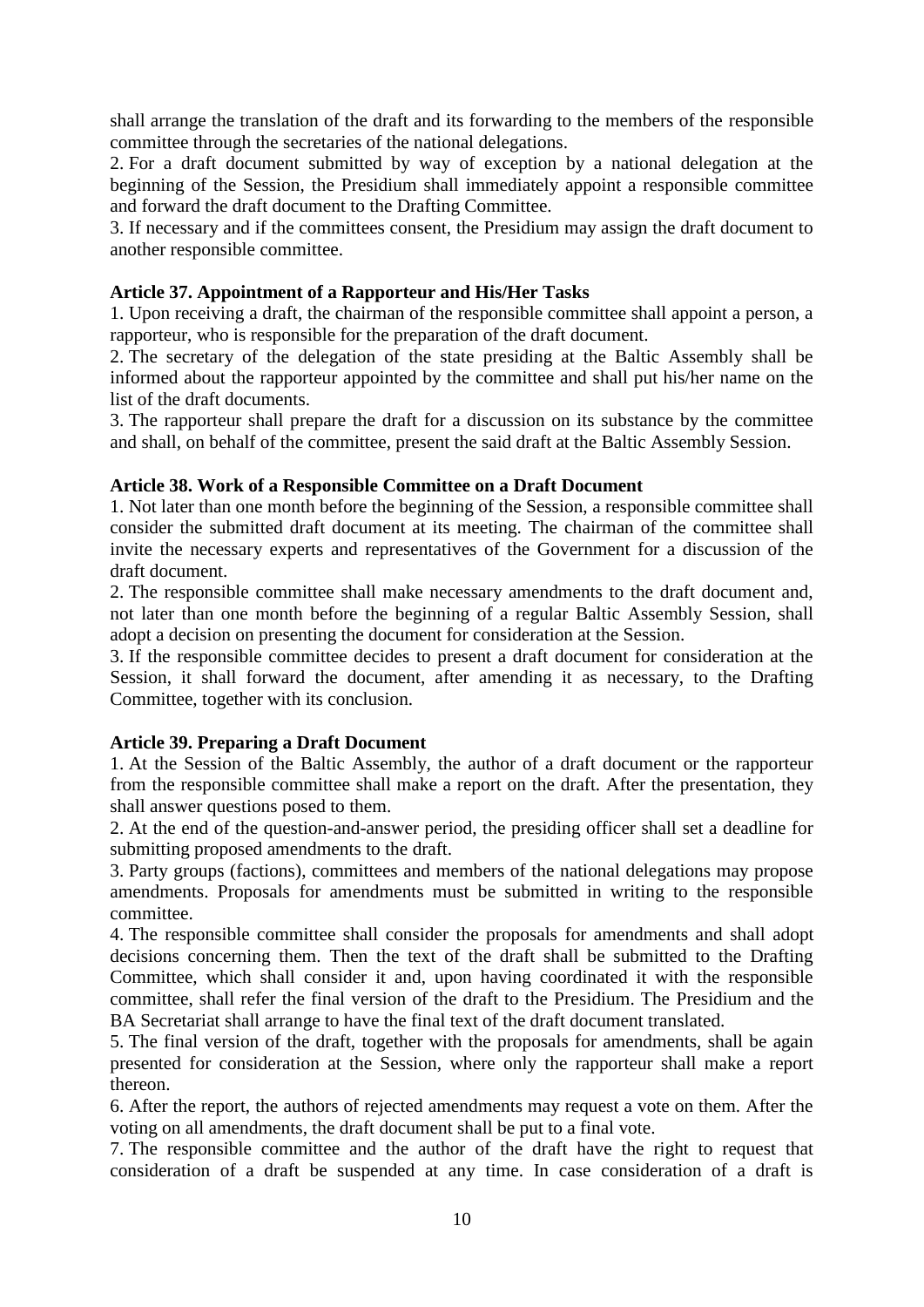suspended, the responsible committee, taking into account the agenda of the Session, may reschedule consideration of the draft during the same Session, or it may postpone consideration of the draft. A decision pertaining to this issue shall be adopted by the Session of the Baltic Assembly.

## **Article 40. Final Document of the Session**

1. After adopting decisions on the drafts, the Presidium shall prepare the Final Document and shall present it to the Session for adoption. The Final Document shall list all the documents adopted at the Session, specify the most important issues discussed, indicate the priorities of the Baltic Assembly activities for the next year, as well as indicate where and when the next regular Session will take place.

2. The Final Document, together with the documents adopted at the Session, shall be made available to the public and shall be entered on the BA website on the Internet.

## **Article 41. Work on Documents Submitted by Way of Exception**

1. If a national delegation presents a draft document at the beginning of the Session, the Presidium shall immediately appoint a responsible committee to work on the draft and shall forward it to the Drafting Committee.

2. The Secretariat of the Baltic Assembly shall immediately arrange to have the draft translated and distributed to the members of the national delegations.

3. The responsible committee shall consider the draft, make necessary amendments to it and present it to the Drafting Committee. The latter shall return the draft, together with its conclusions, to the Presidium.

4. The Presidium shall put the draft document on the agenda in order of priority.

5. The author of the draft and a representative of the responsible committee shall comment on the draft document. After that, the document shall be put to a final vote, or its consideration shall be stopped.

6. The draft documents which have been submitted by way of exception must be discussed before the Final Document of the Session is considered.

## **Section 3 Consideration of Other Issues**

### **Article 42. Putting Other Issues on the Agenda**

When drawing up the agenda of the Session, the Presidium of the Baltic Assembly, on the advice of the committees, party groups (factions) or members of the national delegations, may put on the agenda the consideration of topical issues and officials' responses to queries.

### **Article 43***.* **Procedure for Consideration of Other Issues**

1. Initiators of proposals shall report on the topical issues which have been put on the agenda of the Session, and invited officials shall answer any queries.

2. After hearing the report, speakers may be asked to answer questions.

3. After the questions end, the presiding officer shall open a debate during which each person who desires to speak shall be given the floor in a prescribed manner. Requests to have the floor shall be submitted in writing, and the order of the speeches shall conform to the order of the submitted requests.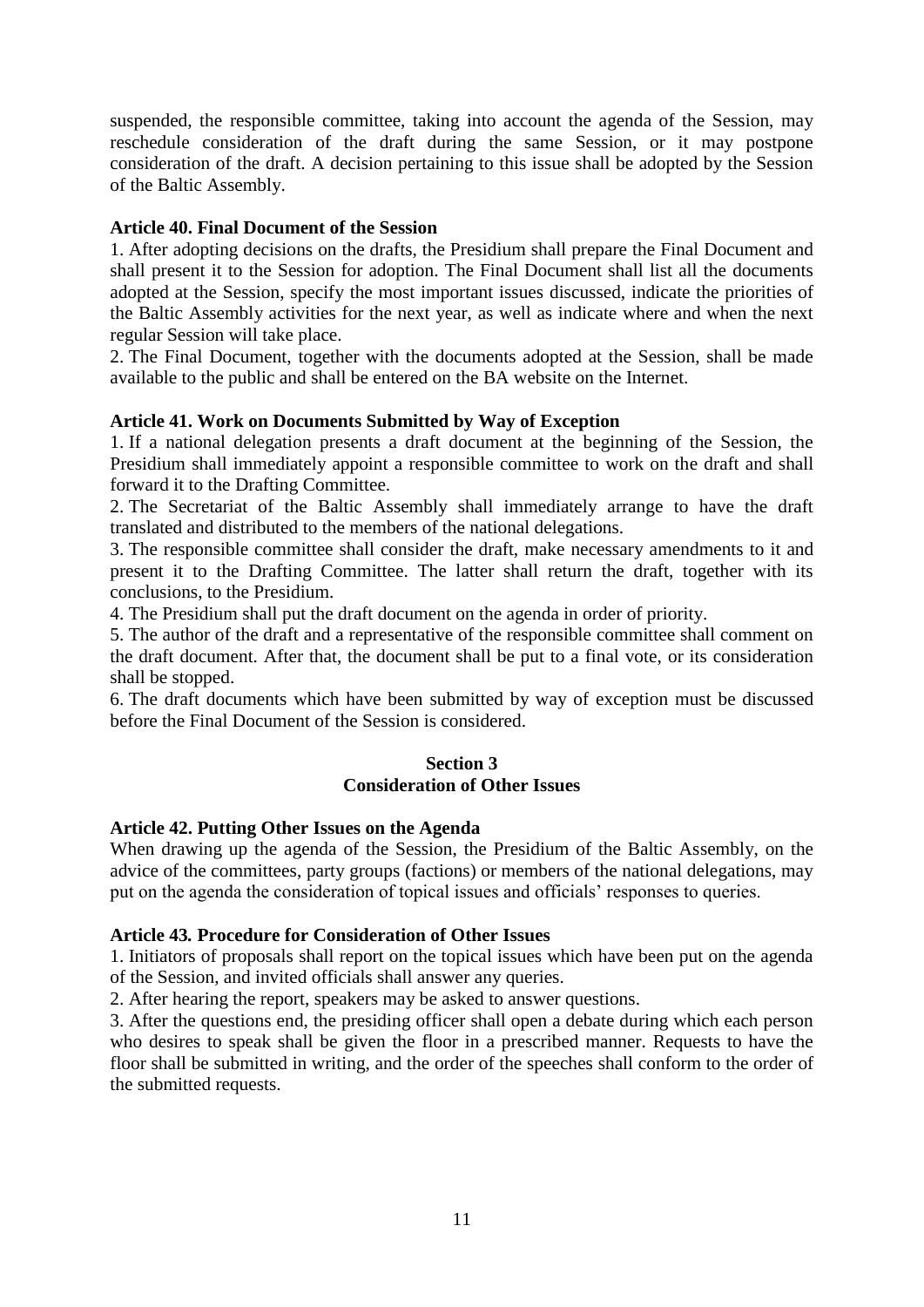# **Chapter 4 Property, Funds and Budget of the Baltic Assembly**

# **Article 44. Property and Funds of the Baltic Assembly**

1. The activities of the Baltic Assembly shall be financed with the funds received as membership fees.

2. The Baltic Assembly, in accordance with the established procedure, may own and use for its activities the property and funds received as donations, inheritance or proceeds from economic activities relating to its objectives (selling of souvenirs bearing its symbols, publishing of printed matter, etc.).

3. Each national parliament itself shall cover the expenses related to the participation of its delegation to the Baltic Assembly at sessions, in meetings of the Presidium, the committees and the commissions, in the Baltic Council, as well as in the events held by the international cooperation partners of the Baltic Assembly.

4. The expenses necessary for ensuring the activities of the Baltic Assembly shall be shared equally by the parliaments of Estonia, Latvia and Lithuania.

5. The Secretary General of the Baltic Assembly shall, in accordance with the Baltic Assembly Statutes, have the right to manage the property and funds of the Baltic Assembly.

6. Joint expenses relating to the Baltic Assembly activities shall be financed from the budget of the Baltic Assembly.

7. Immediately after the adoption of the decision on the budget, the Presidium shall inform the parliaments and the governments of the Baltic Assembly member states about the contributions that are to be made to the Baltic Assembly budget.

8. The funds of the Baltic Assembly shall be used pursuant to the Regulations on the Use of the Baltic Assembly Funds, which are an integral part of the Statutes.

### **Chapter 5**

### **Cooperation of the Baltic Assembly with the Baltic Council of Ministers**

### **Article 45. Organisation of Cooperation**

The cooperation between the Baltic Assembly and the Baltic Council of Ministers shall be based on the 13 June 1994 Agreement on Baltic parliamentary and governmental cooperation between the Republic of Estonia, the Republic of Latvia and the Republic of Lithuania, the 14 April 1996 Protocol on Cooperation between the Baltic Assembly and the Baltic Council of Ministers, these Statutes and other legal acts. The cooperation between the Baltic Assembly and the Baltic Council of Ministers shall be implemented by the Presidium and standing committees, and it shall be coordinated by the Secretariats of the Baltic Assembly and of the Baltic Council of Ministers.

### **Article 46***.* **The Baltic Council**

1. Each year the Baltic Assembly and the Baltic Council of Ministers shall hold a joint meeting – the Baltic Council. The venue and time of the joint meeting and its agenda shall be coordinated through the appropriate secretariats on the basis of an agreement reached between the Presidium of the Baltic Assembly and the Baltic State presiding in the Baltic Council of Ministers.

2. At the annual joint meeting, the Baltic Council of Ministers shall present a report on the cooperation of the Baltic States, joint activities during the past year and plans for further cooperation. After hearing the report, the members of the Baltic Assembly may pose oral questions to the speaker. If the questions are not answered on the spot, the relevant ministries have to give an written answer to the question within one month after the Baltic Council.